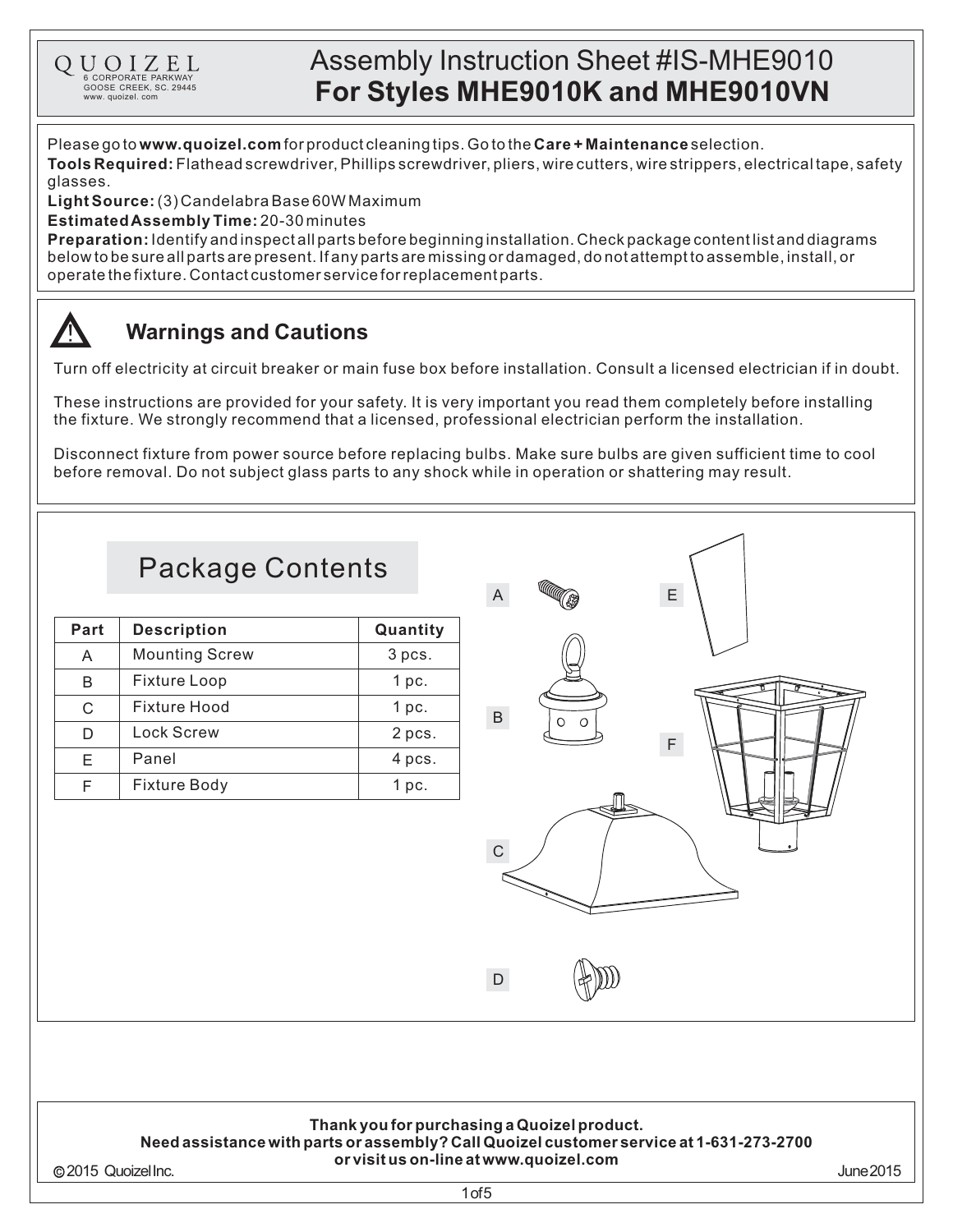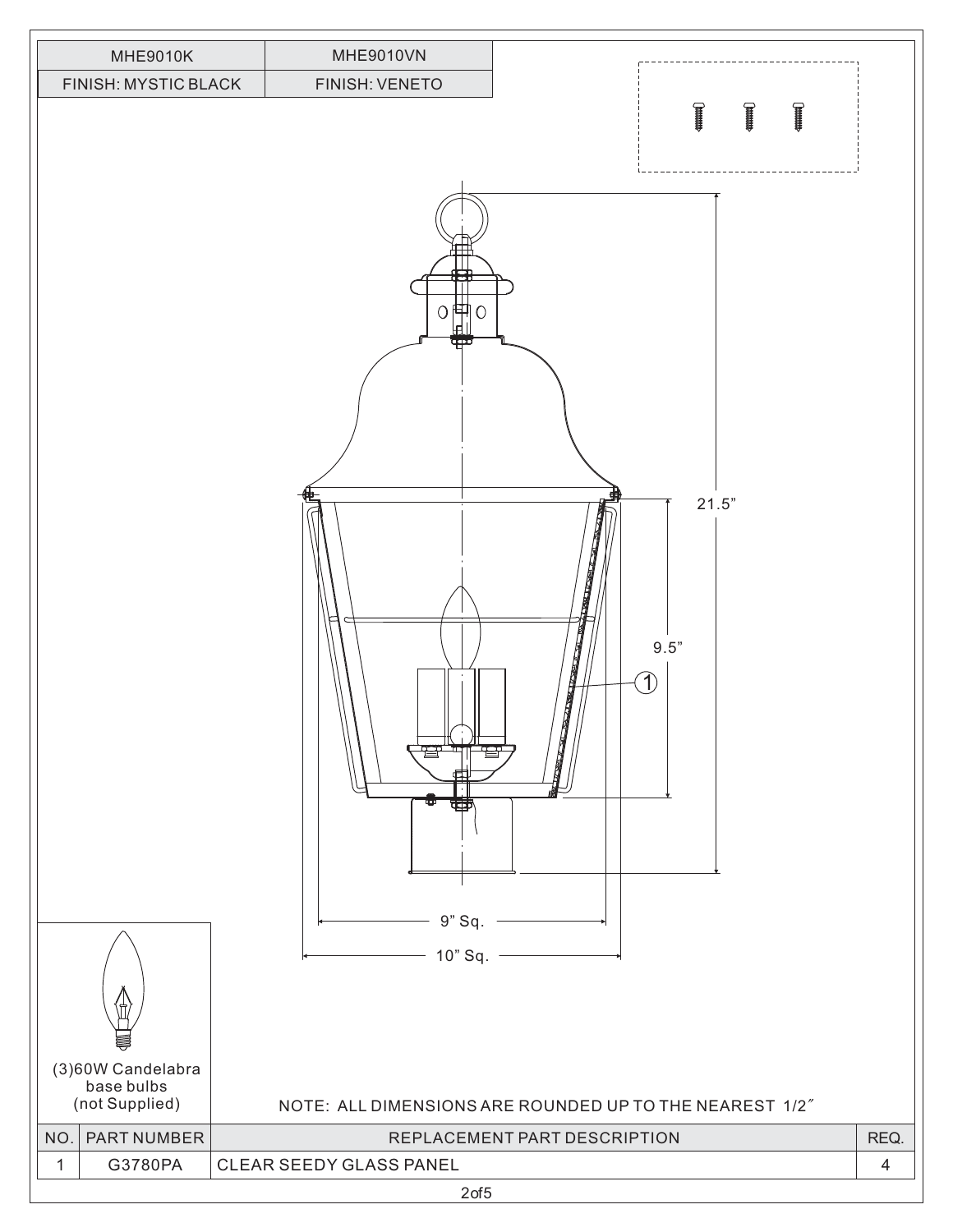## Assembly Instruction Sheet #IS-MHE9010 **For Styles MHE9010K and MHE9010VN**



6 CORPORATE PARKWAY<br>GOOSE CREEK, SC. 29445 www. quoizel. com

QUOIZEL

3of5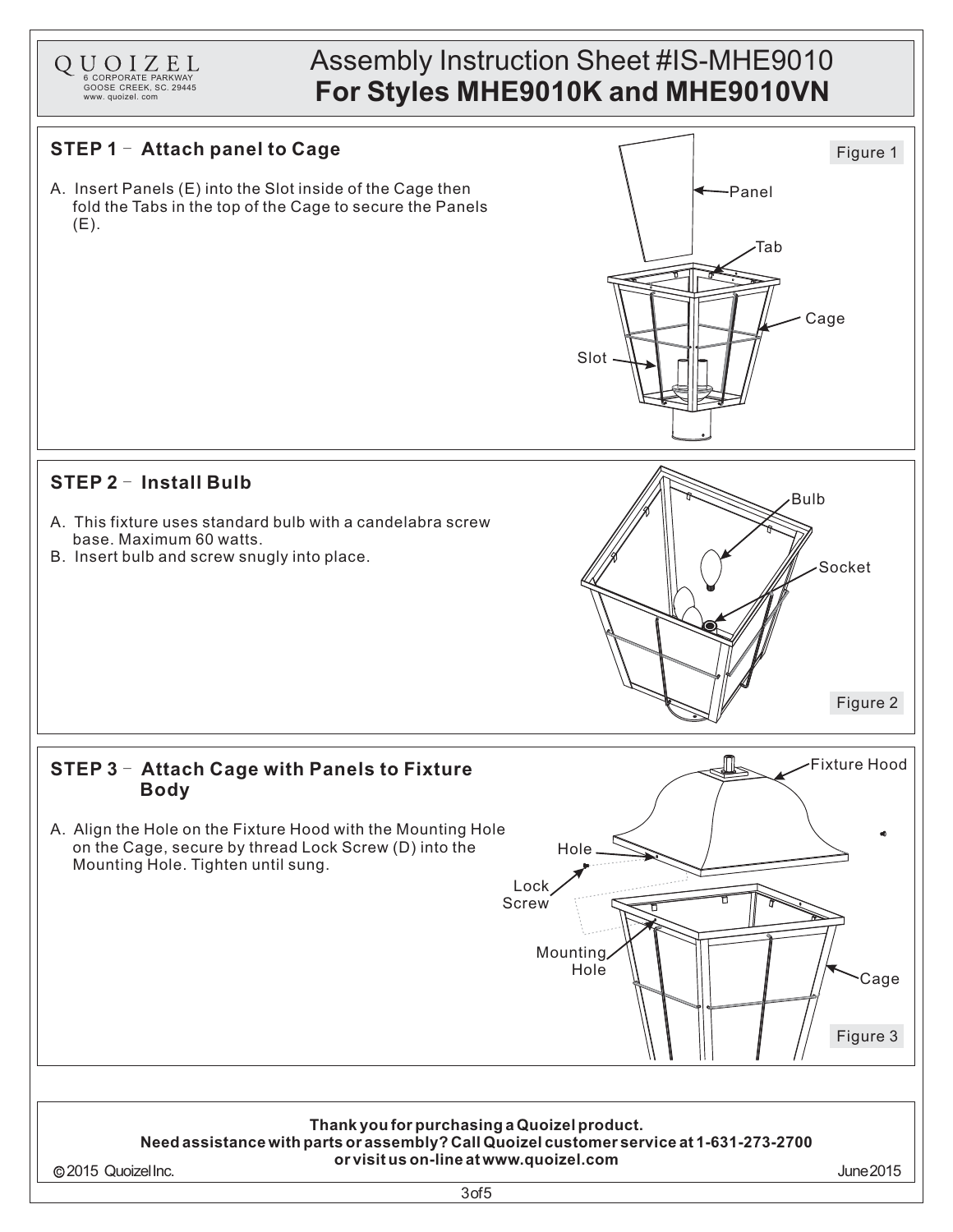### Assembly Instruction Sheet #IS-MHE9010 **For Styles MHE9010K and MHE9010VN**

#### **STEP 4** - **Install Fixture Loop External Properties Algebra 1000**

6 CORPORATE PARKWAY<br>GOOSE CREEK, SC. 29445 www. quoizel. com

QUOIZEL

A. Thread Fixture Loop (B) onto the Fixture Hood (C), hand tighten until sung. Fixture Hood



#### **STEP 5 - Drill Pilot Holes on Post**

- A. Carefully fit the Post Fitter over the end of the Post (not supplied), making sure the Post Fitter is fully seated.
- B. Mark the drill point for the (3) Mounting Screws, using (3) Mounting Holes as reference. After marking hole locations, remove fixture from post and drill 1/16" pilot holes for screws.



#### **Thank youfor purchasinga Quoizelproduct. Needassistance withparts or assembly?CallQuoizelcustomer service at 1-631-273-2700 or visit us on-line at www.quoizel.com** 2015 QuoizelInc. June2015